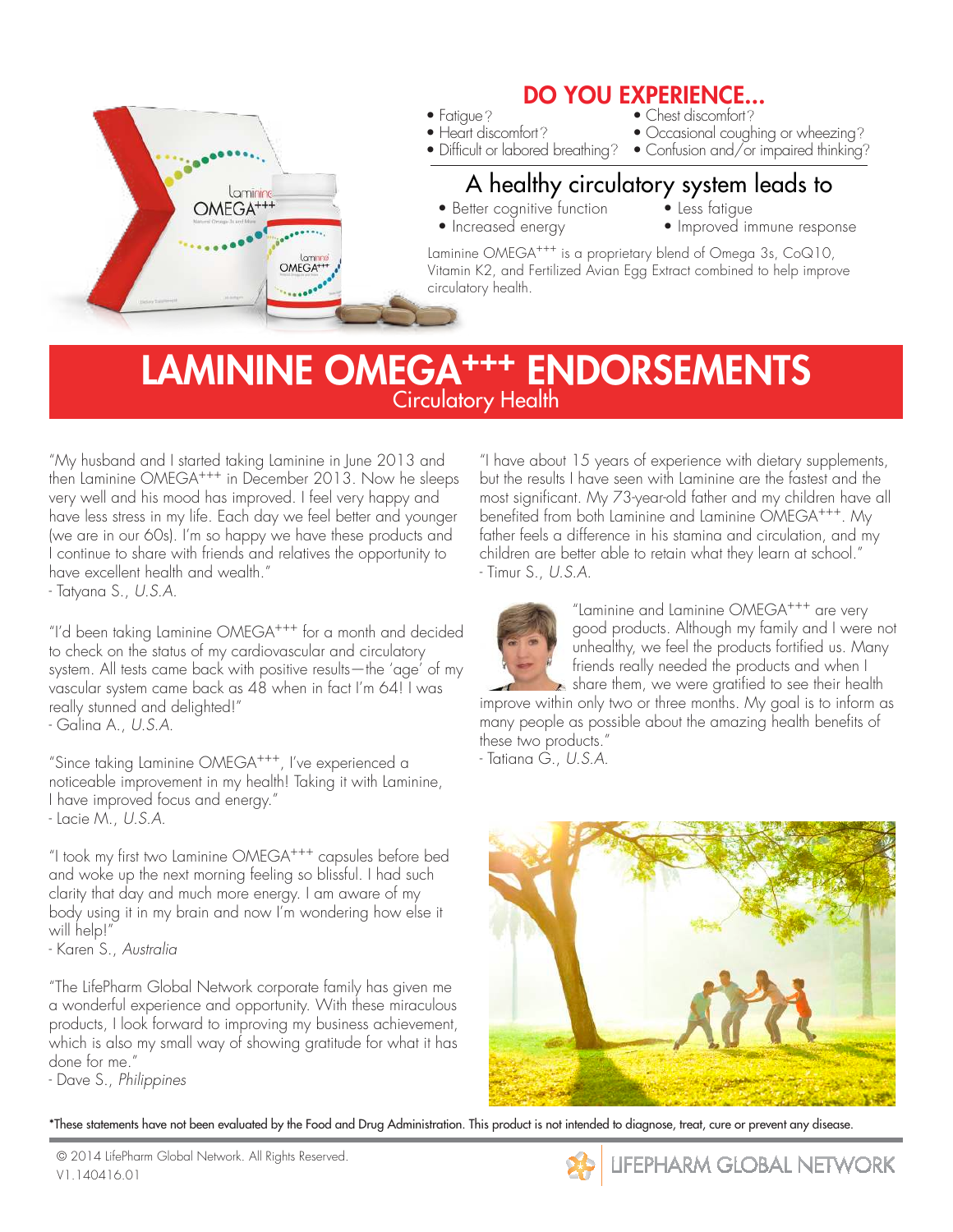

### LAMININE OMEGA<sup>+++</sup> ENDORSEMENTS Circulatory Health

"Ever since I joined LPGN, I have been sharing stories about Laminine with everybody I meet. Then in December, I began to take Laminine OMEGA+++. I lost five pounds and my fingernails became strong as iron. My focus and memory have improved, and I can remember a surprising number of things that would have escaped me before. I sleep like a baby and for me, there has been a very big improvement in my quality of life." - Galina L., U.S.A.



"Laminine truly works exactly and expediently where our own bodies need it! I call Laminine and Laminine OMEGA+++ the 'dynamic duo of supplements.' They are the only supplements that I take, trust and tell anyone and everyone about.

The Secret to Perfect Health has not only been unlocked, but it has been explained, experienced and expressed like never before! Hands down, it is the best business model and product line on the planet. Whether you are in need of better health or desire to maintain your good health, Laminine and Laminine OMEGA+++ are highly recommended for you! Truly, health and wealth exist in the same bottle!"

- Larry F., U.S.A.

"In January 2014 I started taking Laminine. Within four days of taking four Laminine capsules a day, I noticed a huge jump in my energy levels and then I noticed my strength and stamina improved. In early June I started to take Laminine and Laminine OMEGA+++. I now constantly notice improvement in my wellbeing, and my skin is looking better. People have noticed the differences. My hair is growing in thick and strong again. I so love these two products and want to share them with the world." - Dayle P., U.S.A.



"Laminine gave my husband the energy and stamina to handle his physical challenges. In addition, his memory improved! We both also take Laminine OMEGA+++, and I no longer worry about our circulatory systems. We've both

benefited and can focus on our new lifestyle, which is supported by the LifePharm Global Network compensation plan. It's a very important source of our income, and I am ambitious. My goal is to advance rank continuously."

- Tatyana K., U.S.A.



"My friends and I have experienced tremendous change in our lives since taking Laminine daily. We sleep well and feel stress-free, so we are much happier. We can focus better and have an overall sense of well being. I will continue sharing Laminine and Laminine OMEGA+++ while building my LPGN

business and creating long-term income." - Cecilia T., U.S.A.



\*These statements have not been evaluated by the Food and Drug Administration. This product is not intended to diagnose, treat, cure or prevent any disease.